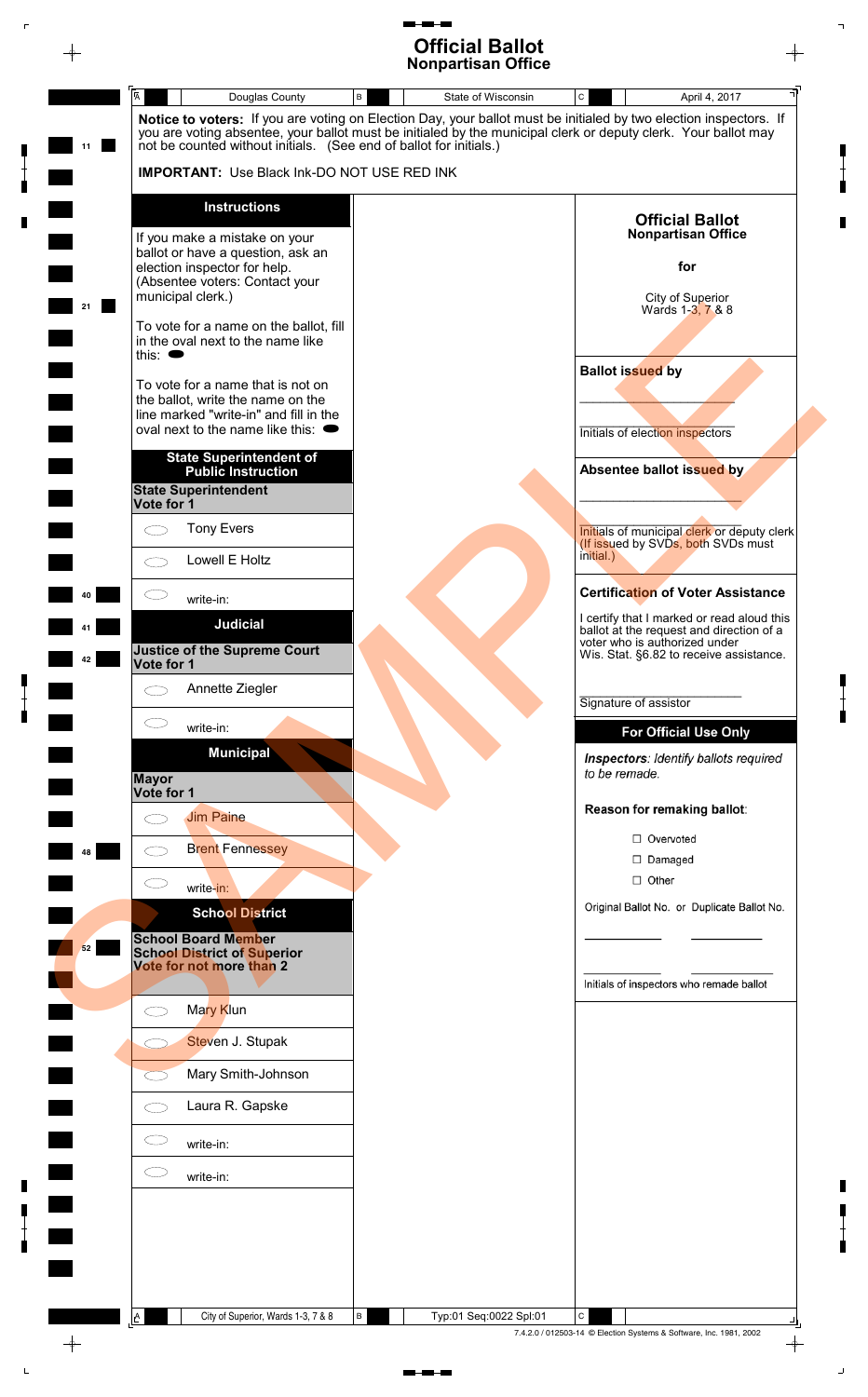#### $\blacksquare$ **Official Ballot Nonpartisan Office**

| 11 | Notice to voters: If you are voting on Election Day, your ballot must be initialed by two election inspectors. If<br>you are voting absentee, your ballot must be initialed by the municipal clerk or deputy clerk. Your ballot may<br>not be counted without initials. (See end of ballot for initials.) |     |                                                                                              |                                                                                        |  |  |  |
|----|-----------------------------------------------------------------------------------------------------------------------------------------------------------------------------------------------------------------------------------------------------------------------------------------------------------|-----|----------------------------------------------------------------------------------------------|----------------------------------------------------------------------------------------|--|--|--|
|    | <b>IMPORTANT:</b> Use Black Ink-DO NOT USE RED INK                                                                                                                                                                                                                                                        |     |                                                                                              |                                                                                        |  |  |  |
|    | <b>Instructions</b>                                                                                                                                                                                                                                                                                       |     | <b>School District</b>                                                                       |                                                                                        |  |  |  |
|    | If you make a mistake on your<br>ballot or have a question, ask an<br>election inspector for help.<br>(Absentee voters: Contact your                                                                                                                                                                      |     | <b>School Board Member</b><br><b>School District of Superior</b><br>Vote for not more than 2 | <b>Official Ballot</b><br><b>Nonpartisan Office</b><br>for                             |  |  |  |
| 21 | municipal clerk.)                                                                                                                                                                                                                                                                                         |     | Mary Klun                                                                                    | City of Superior<br>Wards 4-6                                                          |  |  |  |
|    | To vote for a name on the ballot, fill<br>in the oval next to the name like                                                                                                                                                                                                                               |     | Steven J. Stupak                                                                             |                                                                                        |  |  |  |
|    | this: $\bullet$<br>To vote for a name that is not on                                                                                                                                                                                                                                                      |     | Mary Smith-Johnson                                                                           | <b>Ballot issued by</b>                                                                |  |  |  |
|    | the ballot, write the name on the<br>line marked "write-in" and fill in the                                                                                                                                                                                                                               |     | Laura R. Gapske                                                                              |                                                                                        |  |  |  |
|    | oval next to the name like this: $\bullet$                                                                                                                                                                                                                                                                |     | write-in:                                                                                    | Initials of election inspectors                                                        |  |  |  |
|    | <b>State Superintendent of</b><br><b>Public Instruction</b><br><b>State Superintendent</b><br>Vote for 1                                                                                                                                                                                                  | C D | write-in:                                                                                    | Absentee ballot issued by                                                              |  |  |  |
|    | <b>Tony Evers</b>                                                                                                                                                                                                                                                                                         |     |                                                                                              | Initials of municipal clerk or deputy clerk                                            |  |  |  |
|    | Lowell E Holtz<br>C)                                                                                                                                                                                                                                                                                      |     |                                                                                              | (If issued by SVDs, both SVDs must<br>initial.)                                        |  |  |  |
|    | write-in:                                                                                                                                                                                                                                                                                                 |     |                                                                                              | <b>Certification of Voter Assistance</b>                                               |  |  |  |
|    | <b>Judicial</b>                                                                                                                                                                                                                                                                                           |     |                                                                                              | I certify that I marked or read aloud this<br>ballot at the request and direction of a |  |  |  |
| 42 | <b>Justice of the Supreme Court</b><br>Vote for 1                                                                                                                                                                                                                                                         |     |                                                                                              | voter who is authorized under<br>Wis. Stat. §6.82 to receive assistance.               |  |  |  |
|    | Annette Ziegler                                                                                                                                                                                                                                                                                           |     |                                                                                              | Signature of assistor                                                                  |  |  |  |
|    | write-in:                                                                                                                                                                                                                                                                                                 |     |                                                                                              | <b>For Official Use Only</b>                                                           |  |  |  |
|    | <b>Municipal</b><br><b>Mayor</b>                                                                                                                                                                                                                                                                          |     |                                                                                              | Inspectors: Identify ballots required<br>to be remade.                                 |  |  |  |
|    | Vote for 1<br><b>Jim Paine</b>                                                                                                                                                                                                                                                                            |     |                                                                                              | Reason for remaking ballot:                                                            |  |  |  |
|    | <b>Brent Fennessey</b>                                                                                                                                                                                                                                                                                    |     |                                                                                              | □ Overvoted                                                                            |  |  |  |
| 48 |                                                                                                                                                                                                                                                                                                           |     |                                                                                              | $\Box$ Damaged<br>$\Box$ Other                                                         |  |  |  |
|    | write-in:<br><b>Alderperson, District 2</b>                                                                                                                                                                                                                                                               |     |                                                                                              | Original Ballot No. or Duplicate Ballot No.                                            |  |  |  |
|    | Vote for 1<br>Jenny Van Sickle                                                                                                                                                                                                                                                                            |     |                                                                                              |                                                                                        |  |  |  |
|    | Bryce A. Harp                                                                                                                                                                                                                                                                                             |     |                                                                                              |                                                                                        |  |  |  |
| 53 |                                                                                                                                                                                                                                                                                                           |     |                                                                                              | Initials of inspectors who remade ballot                                               |  |  |  |
|    | تــــــا<br>write-in:                                                                                                                                                                                                                                                                                     |     |                                                                                              |                                                                                        |  |  |  |
|    |                                                                                                                                                                                                                                                                                                           |     |                                                                                              |                                                                                        |  |  |  |
|    |                                                                                                                                                                                                                                                                                                           |     |                                                                                              |                                                                                        |  |  |  |
|    |                                                                                                                                                                                                                                                                                                           |     |                                                                                              |                                                                                        |  |  |  |
|    |                                                                                                                                                                                                                                                                                                           |     |                                                                                              |                                                                                        |  |  |  |
|    |                                                                                                                                                                                                                                                                                                           |     |                                                                                              |                                                                                        |  |  |  |
|    |                                                                                                                                                                                                                                                                                                           |     |                                                                                              |                                                                                        |  |  |  |
|    |                                                                                                                                                                                                                                                                                                           |     |                                                                                              |                                                                                        |  |  |  |
|    | Continue voting at top of next<br>column.                                                                                                                                                                                                                                                                 |     |                                                                                              |                                                                                        |  |  |  |

 $\blacksquare$ 

 $\blacksquare$ 

 $\begin{bmatrix} 1 \\ 1 \\ 1 \end{bmatrix}$ 

 $\overline{\phantom{a}}$ 

 $\mathbb{E}$ 

 $\begin{array}{c} \blacksquare \\ \blacksquare \\ \blacksquare \end{array}$ 

 $\blacksquare$ 

 $\bar{\mathbb{C}}$ 

 $\begin{array}{c} \blacksquare \\ \blacksquare \\ \blacksquare \end{array}$ 

 $\mathbb{L}$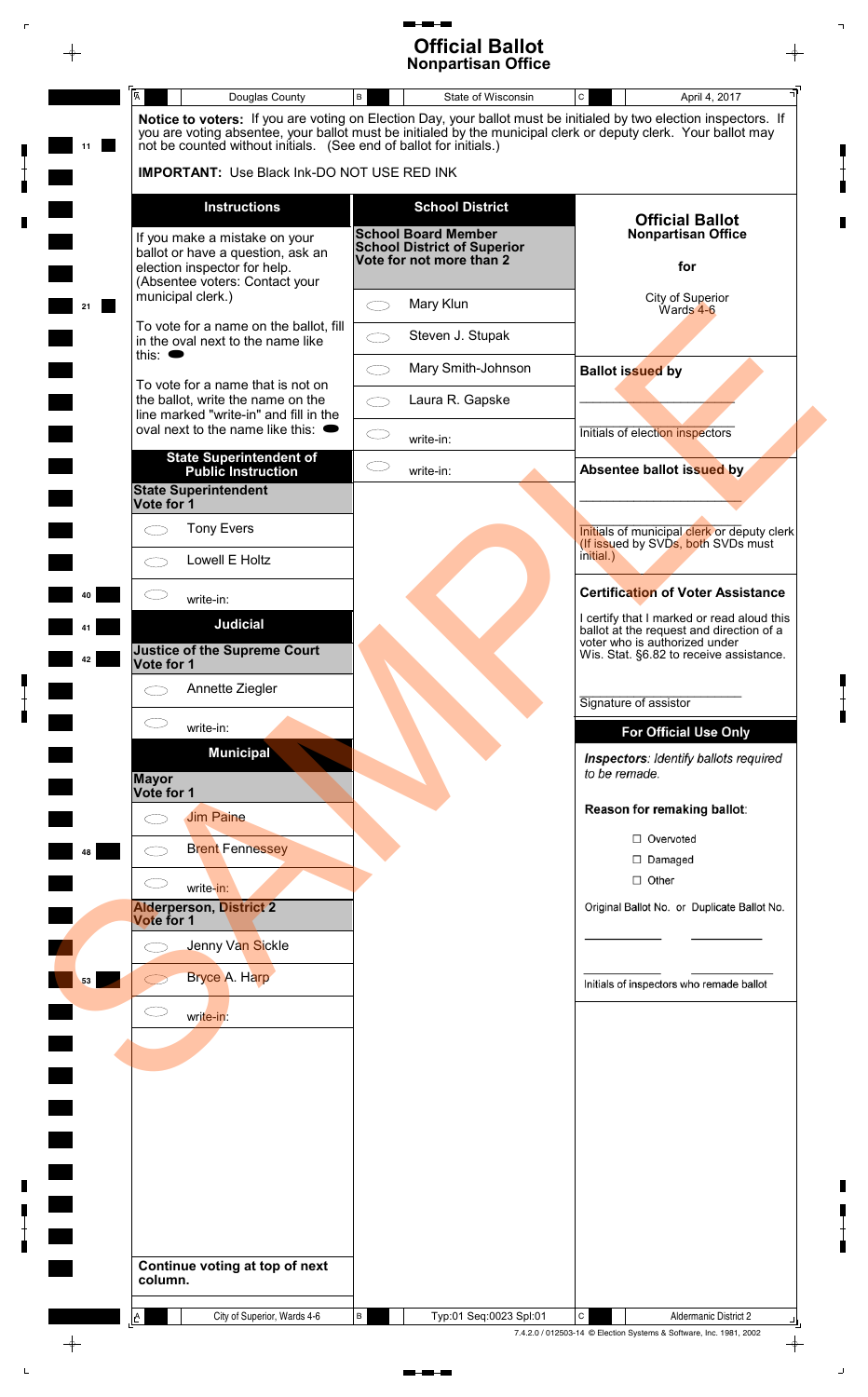## 5 - **13 Official Ballot Nonpartisan Office**

 $\bar{\mathbb{F}}$ 

 $\begin{bmatrix} 1 \\ 1 \\ 1 \end{bmatrix}$ 

 $\begin{bmatrix} 1 \\ 1 \\ 1 \end{bmatrix}$ 

 $\blacksquare$ 

 $\begin{array}{c} \n\blacksquare \\ \n\blacksquare \n\end{array}$ 

 $\mathsf{L}$ 

|    |                                                                                                                                                                |            | <b>Nonpartisan Office</b>                                        |               |                                                                                   |  |
|----|----------------------------------------------------------------------------------------------------------------------------------------------------------------|------------|------------------------------------------------------------------|---------------|-----------------------------------------------------------------------------------|--|
|    | $\overline{\mathsf{A}}$<br>Douglas County<br>Notice to voters: If you are voting on Election Day, your ballot must be initialed by two election inspectors. If | $\,$ B     | State of Wisconsin                                               | $\mathtt{C}$  | April 4, 2017                                                                     |  |
| 11 | you are voting absentee, your ballot must be initialed by the municipal clerk or deputy clerk. Your ballot may                                                 |            |                                                                  |               |                                                                                   |  |
|    | not be counted without initials. (See end of ballot for initials.)<br><b>IMPORTANT:</b> Use Black Ink-DO NOT USE RED INK                                       |            |                                                                  |               |                                                                                   |  |
|    |                                                                                                                                                                |            |                                                                  |               |                                                                                   |  |
|    | <b>Instructions</b>                                                                                                                                            |            | <b>School District</b>                                           |               | <b>Official Ballot</b>                                                            |  |
|    | If you make a mistake on your                                                                                                                                  |            | <b>School Board Member</b><br><b>School District of Superior</b> |               | <b>Nonpartisan Office</b>                                                         |  |
|    | ballot or have a question, ask an<br>election inspector for help.                                                                                              |            | Vote for not more than 2                                         |               | for                                                                               |  |
|    | (Absentee voters: Contact your<br>municipal clerk.)                                                                                                            |            |                                                                  |               | City of Superior                                                                  |  |
| 21 | To vote for a name on the ballot, fill                                                                                                                         | $\bigcirc$ | Mary Klun                                                        |               | $Wards$ 9-12                                                                      |  |
| 22 | in the oval next to the name like<br>this: $\bullet$                                                                                                           | ⌒          | Steven J. Stupak                                                 |               |                                                                                   |  |
|    | To vote for a name that is not on                                                                                                                              | $\bigcirc$ | Mary Smith-Johnson                                               |               | <b>Ballot issued by</b>                                                           |  |
|    | the ballot, write the name on the                                                                                                                              | $\bigcirc$ | Laura R. Gapske                                                  |               |                                                                                   |  |
|    | line marked "write-in" and fill in the<br>oval next to the name like this: $\bullet$                                                                           | CD         |                                                                  |               | Initials of election inspectors                                                   |  |
|    | <b>State Superintendent of</b>                                                                                                                                 |            | write-in:                                                        |               |                                                                                   |  |
|    | <b>Public Instruction</b><br><b>State Superintendent</b>                                                                                                       | $\subset$  | write-in:                                                        |               | Absentee ballot issued by                                                         |  |
|    | Vote for 1                                                                                                                                                     |            |                                                                  |               |                                                                                   |  |
|    | <b>Tony Evers</b><br>⌒                                                                                                                                         |            |                                                                  |               | Initials of municipal clerk or deputy clerk<br>(If issued by SVDs, both SVDs must |  |
|    | Lowell E Holtz<br>◯                                                                                                                                            |            |                                                                  | initial.)     |                                                                                   |  |
|    | write-in:                                                                                                                                                      |            |                                                                  |               | <b>Certification of Voter Assistance</b>                                          |  |
|    | <b>Judicial</b>                                                                                                                                                |            |                                                                  |               | I certify that I marked or read aloud this                                        |  |
|    | <b>Justice of the Supreme Court</b>                                                                                                                            |            |                                                                  |               | ballot at the request and direction of a<br>voter who is authorized under         |  |
| 42 | Vote for 1                                                                                                                                                     |            |                                                                  |               | Wis. Stat. §6.82 to receive assistance.                                           |  |
|    | Annette Ziegler<br>$\subset \,$                                                                                                                                |            |                                                                  |               | Signature of assistor                                                             |  |
|    | $\subset$<br>write-in:                                                                                                                                         |            |                                                                  |               | <b>For Official Use Only</b>                                                      |  |
|    | <b>Municipal</b>                                                                                                                                               |            |                                                                  |               | Inspectors: Identify ballots required                                             |  |
|    | <b>Mayor</b>                                                                                                                                                   |            |                                                                  | to be remade. |                                                                                   |  |
|    | Vote for 1                                                                                                                                                     |            |                                                                  |               | Reason for remaking ballot:                                                       |  |
|    | <b>Jim Paine</b><br>⌒                                                                                                                                          |            |                                                                  |               | □ Overvoted                                                                       |  |
| 48 | <b>Brent Fennessey</b>                                                                                                                                         |            |                                                                  |               | $\Box$ Damaged                                                                    |  |
|    | $\subset$<br>write-in:                                                                                                                                         |            |                                                                  |               | $\Box$ Other                                                                      |  |
|    | <b>Alderperson, District 4</b>                                                                                                                                 |            |                                                                  |               | Original Ballot No. or Duplicate Ballot No.                                       |  |
|    | Vote for 1<br><b>Jack Sweeney</b>                                                                                                                              |            |                                                                  |               |                                                                                   |  |
|    |                                                                                                                                                                |            |                                                                  |               |                                                                                   |  |
| 53 | write-in:                                                                                                                                                      |            |                                                                  |               | Initials of inspectors who remade ballot                                          |  |
|    |                                                                                                                                                                |            |                                                                  |               |                                                                                   |  |
|    |                                                                                                                                                                |            |                                                                  |               |                                                                                   |  |
|    |                                                                                                                                                                |            |                                                                  |               |                                                                                   |  |
|    |                                                                                                                                                                |            |                                                                  |               |                                                                                   |  |
|    |                                                                                                                                                                |            |                                                                  |               |                                                                                   |  |
|    |                                                                                                                                                                |            |                                                                  |               |                                                                                   |  |
|    |                                                                                                                                                                |            |                                                                  |               |                                                                                   |  |
|    |                                                                                                                                                                |            |                                                                  |               |                                                                                   |  |
|    |                                                                                                                                                                |            |                                                                  |               |                                                                                   |  |
|    |                                                                                                                                                                |            |                                                                  |               |                                                                                   |  |
| 62 | Continue voting at top of next<br>column.                                                                                                                      |            |                                                                  |               |                                                                                   |  |
|    |                                                                                                                                                                |            |                                                                  |               |                                                                                   |  |
|    | City of Superior, Wards 9-12<br>$\Delta$                                                                                                                       | В          | Typ:01 Seq:0023 Spl:02                                           | C             | Aldermanic District 4                                                             |  |

 $\begin{tabular}{ll} \multicolumn{2}{l}{{\color{blue}\textbf{m}+\textbf{m}-\textbf{m}}} \end{tabular}$ 

 $\begin{array}{c} \blacksquare \\ \blacksquare \\ \blacksquare \end{array}$ 

 $\overline{\mathbb{L}}$ 

 $\begin{array}{c} \blacksquare \\ \blacksquare \\ \blacksquare \end{array}$ 

 $\blacksquare$ 

 $\bar{\omega}$ 

 $\blacksquare$ 

 $\begin{bmatrix} 1 \\ 1 \\ 0 \end{bmatrix}$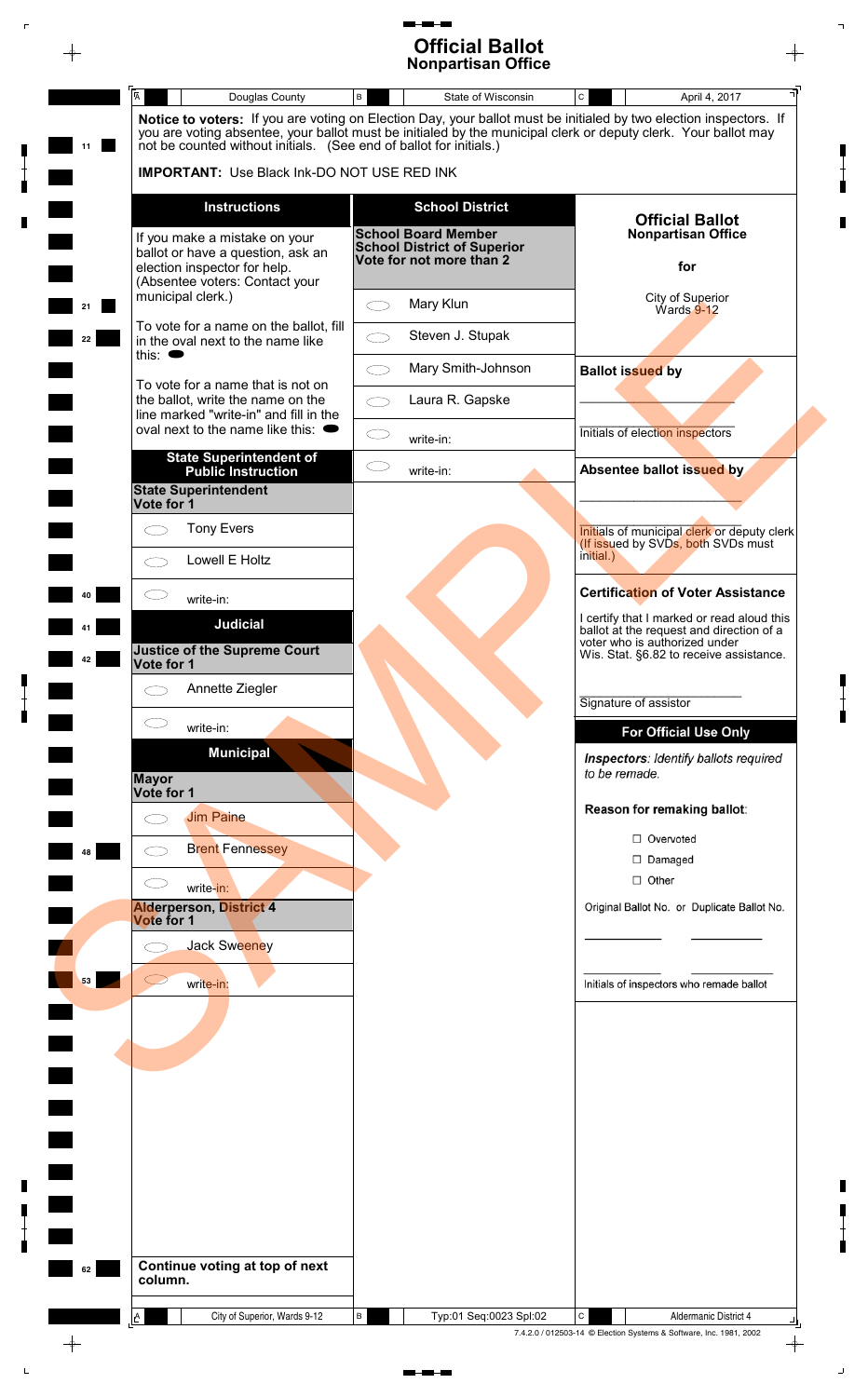# **Official Ballot Nonpartisan Office**

♦



 $\rightarrow$ 

7.4.2.0 / 012503-14 © Election Systems & Software, Inc. 1981, 2002

 $\perp$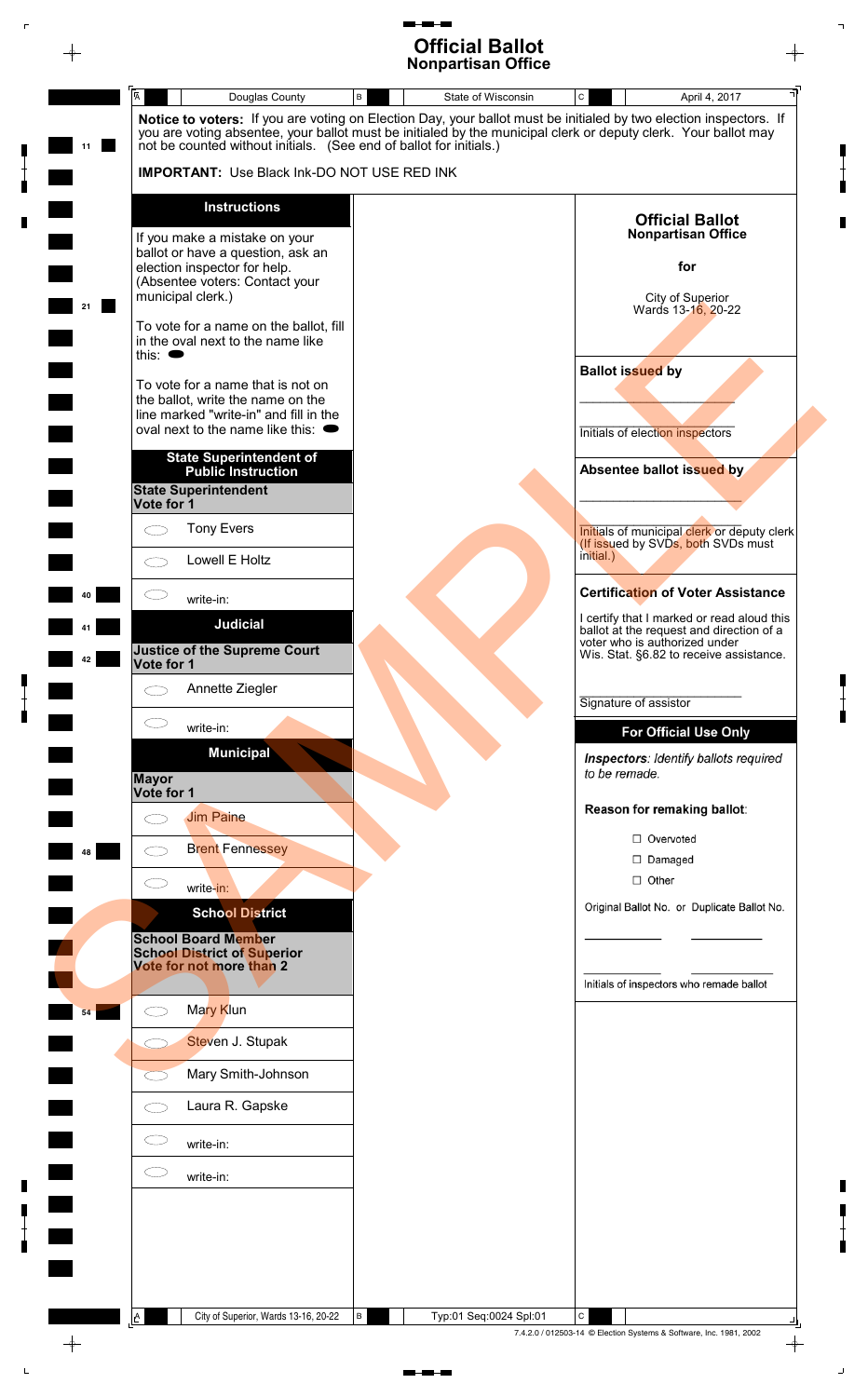#### $\blacksquare$ **Official Ballot Nonpartisan Office**

 $\bar{\bar{\mathbf{r}}}$ 

 $\begin{array}{c} \blacksquare \\ \blacksquare \\ \blacksquare \end{array}$ 

 $\begin{array}{c} \blacksquare \\ \blacksquare \\ \blacksquare \end{array}$ 

 $\mathsf{L}$ 

|    | $\overline{\mathsf{A}}$<br>Douglas County                                                                                | State of Wisconsin<br>B                                                                      | $\mathtt{C}$<br>April 4, 2017                                                                                                                                                                                                       |
|----|--------------------------------------------------------------------------------------------------------------------------|----------------------------------------------------------------------------------------------|-------------------------------------------------------------------------------------------------------------------------------------------------------------------------------------------------------------------------------------|
|    |                                                                                                                          |                                                                                              | Notice to voters: If you are voting on Election Day, your ballot must be initialed by two election inspectors. If<br>you are voting absentee, your ballot must be initialed by the municipal clerk or deputy clerk. Your ballot may |
| 11 | not be counted without initials. (See end of ballot for initials.)<br><b>IMPORTANT:</b> Use Black Ink-DO NOT USE RED INK |                                                                                              |                                                                                                                                                                                                                                     |
|    |                                                                                                                          |                                                                                              |                                                                                                                                                                                                                                     |
|    | <b>Instructions</b>                                                                                                      | <b>School District</b>                                                                       | <b>Official Ballot</b>                                                                                                                                                                                                              |
|    | If you make a mistake on your<br>ballot or have a question, ask an                                                       | <b>School Board Member</b><br><b>School District of Superior</b><br>Vote for not more than 2 | <b>Nonpartisan Office</b>                                                                                                                                                                                                           |
|    | election inspector for help.<br>(Absentee voters: Contact your                                                           |                                                                                              | for                                                                                                                                                                                                                                 |
| 21 | municipal clerk.)                                                                                                        | Mary Klun<br>$\bigcirc$                                                                      | City of Superior<br>Wards 17-19                                                                                                                                                                                                     |
|    | To vote for a name on the ballot, fill<br>in the oval next to the name like                                              | Steven J. Stupak<br>СD                                                                       |                                                                                                                                                                                                                                     |
|    | this: $\bullet$                                                                                                          | Mary Smith-Johnson<br>⌒                                                                      | <b>Ballot issued by</b>                                                                                                                                                                                                             |
|    | To vote for a name that is not on<br>the ballot, write the name on the                                                   | Laura R. Gapske<br>СD                                                                        |                                                                                                                                                                                                                                     |
|    | line marked "write-in" and fill in the<br>oval next to the name like this: $\bullet$                                     | СD<br>write-in:                                                                              | Initials of election inspectors                                                                                                                                                                                                     |
|    | <b>State Superintendent of</b><br><b>Public Instruction</b>                                                              | CD<br>write-in:                                                                              | Absentee ballot issued by                                                                                                                                                                                                           |
|    | <b>State Superintendent</b><br>Vote for 1                                                                                |                                                                                              |                                                                                                                                                                                                                                     |
|    | <b>Tony Evers</b><br>$\subset$                                                                                           |                                                                                              | Initials of municipal clerk or deputy clerk                                                                                                                                                                                         |
|    | Lowell E Holtz<br>CD                                                                                                     |                                                                                              | (If issued by SVDs, both SVDs must<br>initial.)                                                                                                                                                                                     |
|    |                                                                                                                          |                                                                                              | <b>Certification of Voter Assistance</b>                                                                                                                                                                                            |
|    | write-in:<br><b>Judicial</b>                                                                                             |                                                                                              | I certify that I marked or read aloud this                                                                                                                                                                                          |
|    | <b>Justice of the Supreme Court</b>                                                                                      |                                                                                              | ballot at the request and direction of a<br>voter who is authorized under<br>Wis. Stat. §6.82 to receive assistance.                                                                                                                |
| 42 | Vote for 1                                                                                                               |                                                                                              |                                                                                                                                                                                                                                     |
|    | Annette Ziegler<br>C. P                                                                                                  |                                                                                              | Signature of assistor                                                                                                                                                                                                               |
|    | $\bigcirc$<br>write-in:                                                                                                  |                                                                                              | <b>For Official Use Only</b>                                                                                                                                                                                                        |
|    | <b>Municipal</b>                                                                                                         |                                                                                              | Inspectors: Identify ballots required<br>to be remade.                                                                                                                                                                              |
|    | <b>Mayor</b><br>Vote for 1                                                                                               |                                                                                              |                                                                                                                                                                                                                                     |
|    | <b>Jim Paine</b><br>r n                                                                                                  |                                                                                              | Reason for remaking ballot:                                                                                                                                                                                                         |
|    | <b>Brent Fennessey</b>                                                                                                   |                                                                                              | □ Overvoted<br>$\Box$ Damaged                                                                                                                                                                                                       |
| 49 | write-in:                                                                                                                |                                                                                              | $\Box$ Other                                                                                                                                                                                                                        |
| 51 | <b>Alderperson, District 6</b><br><b>Vote for 1</b>                                                                      |                                                                                              | Original Ballot No. or Duplicate Ballot No.                                                                                                                                                                                         |
|    | <b>Graham Garfield</b>                                                                                                   |                                                                                              |                                                                                                                                                                                                                                     |
|    | <b>Tylor Elm</b>                                                                                                         |                                                                                              | Initials of inspectors who remade ballot                                                                                                                                                                                            |
|    | $\subset$<br>write-in:                                                                                                   |                                                                                              |                                                                                                                                                                                                                                     |
|    |                                                                                                                          |                                                                                              |                                                                                                                                                                                                                                     |
|    |                                                                                                                          |                                                                                              |                                                                                                                                                                                                                                     |
|    |                                                                                                                          |                                                                                              |                                                                                                                                                                                                                                     |
|    |                                                                                                                          |                                                                                              |                                                                                                                                                                                                                                     |
|    |                                                                                                                          |                                                                                              |                                                                                                                                                                                                                                     |
|    |                                                                                                                          |                                                                                              |                                                                                                                                                                                                                                     |
|    |                                                                                                                          |                                                                                              |                                                                                                                                                                                                                                     |
|    |                                                                                                                          |                                                                                              |                                                                                                                                                                                                                                     |
|    | Continue voting at top of next<br>column.                                                                                |                                                                                              |                                                                                                                                                                                                                                     |
|    |                                                                                                                          | Typ:01 Seq:0025 Spl:01                                                                       |                                                                                                                                                                                                                                     |

 $\blacksquare$ 

 $\lnot$ 

 $\begin{array}{c} \blacksquare \\ \blacksquare \\ \blacksquare \end{array}$ 

 $\blacksquare$ 

 $\Box$ 

 $\blacksquare$ 

 $\begin{bmatrix} 1 \\ 1 \\ 1 \end{bmatrix}$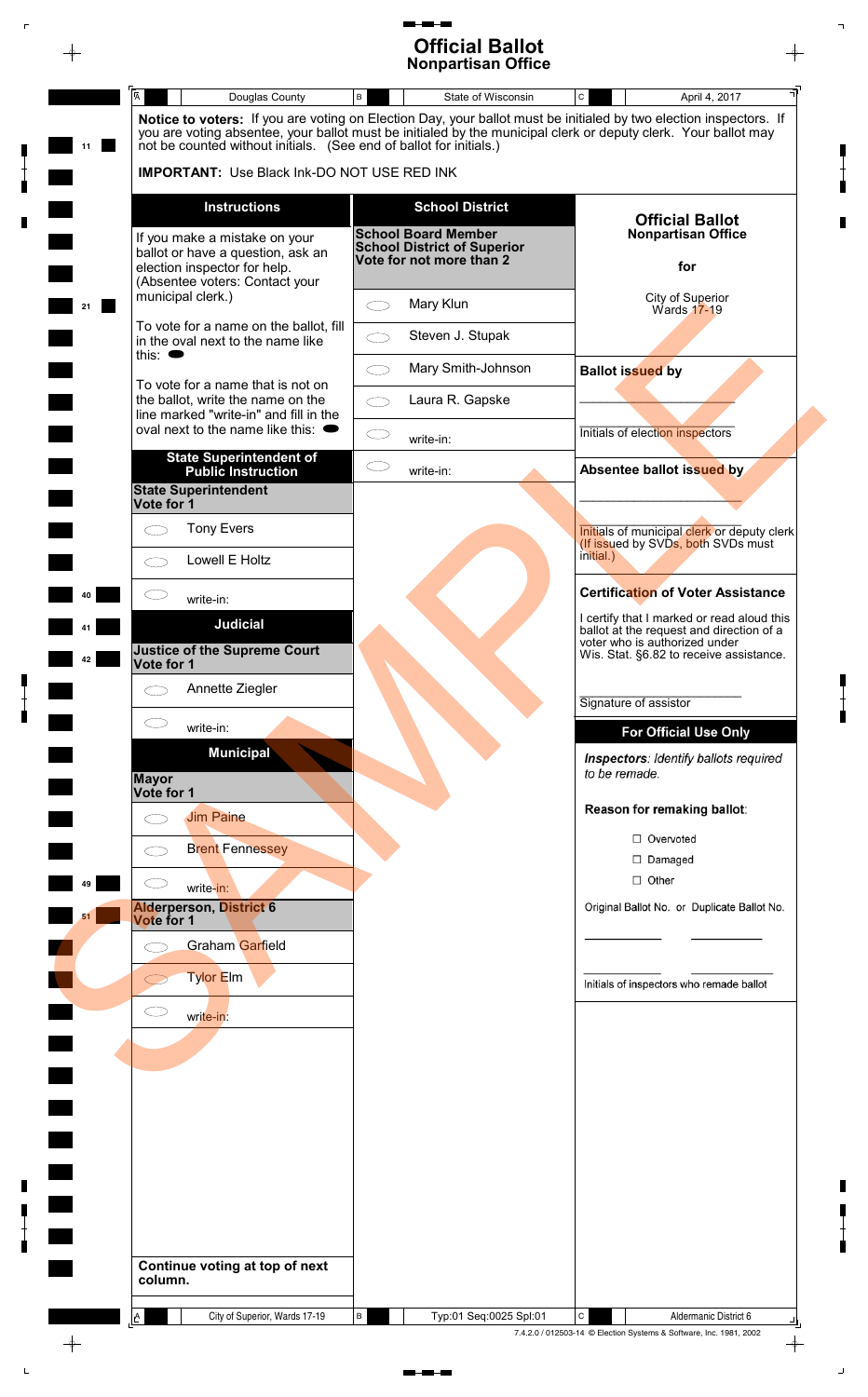## 5 - **13 Official Ballot Nonpartisan Office**

 $\bar{\mathbb{F}}$ 

 $\begin{bmatrix} 1 \\ 1 \\ 1 \end{bmatrix}$ 

 $\blacksquare$ 

 $\begin{bmatrix} 1 \\ 1 \\ 1 \end{bmatrix}$ 

 $\blacksquare$ 

 $\begin{array}{c} \blacksquare \\ \blacksquare \\ \blacksquare \end{array}$ 

 $\mathsf{L}$ 

|    |                                                                                                                                                                                      |            | <b>Nonpartisan Office</b>                                      |                         |                                                                                        |  |
|----|--------------------------------------------------------------------------------------------------------------------------------------------------------------------------------------|------------|----------------------------------------------------------------|-------------------------|----------------------------------------------------------------------------------------|--|
|    | $\overline{\mathsf{A}}$<br>Douglas County<br>Notice to voters: If you are voting on Election Day, your ballot must be initialed by two election inspectors. If                       | $\,$ B     | State of Wisconsin                                             | $\mathtt{C}$            | April 4, 2017                                                                          |  |
| 11 | you are voting absentee, your ballot must be initialed by the municipal clerk or deputy clerk. Your ballot may<br>not be counted without initials. (See end of ballot for initials.) |            |                                                                |                         |                                                                                        |  |
|    | <b>IMPORTANT:</b> Use Black Ink-DO NOT USE RED INK                                                                                                                                   |            |                                                                |                         |                                                                                        |  |
|    | <b>Instructions</b>                                                                                                                                                                  |            | <b>School District</b>                                         |                         | <b>Official Ballot</b>                                                                 |  |
|    | If you make a mistake on your                                                                                                                                                        |            | <b>School Board Member</b>                                     |                         | <b>Nonpartisan Office</b>                                                              |  |
|    | ballot or have a question, ask an<br>election inspector for help.                                                                                                                    |            | <b>School District of Superior</b><br>Vote for not more than 2 |                         | for                                                                                    |  |
|    | (Absentee voters: Contact your<br>municipal clerk.)                                                                                                                                  |            |                                                                |                         | City of Superior                                                                       |  |
| 21 | To vote for a name on the ballot, fill                                                                                                                                               | $\bigcirc$ | Mary Klun                                                      |                         | Wards 30-32                                                                            |  |
| 22 | in the oval next to the name like<br>this: $\bullet$                                                                                                                                 | ⌒          | Steven J. Stupak                                               |                         |                                                                                        |  |
|    | To vote for a name that is not on                                                                                                                                                    | $\bigcirc$ | Mary Smith-Johnson                                             | <b>Ballot issued by</b> |                                                                                        |  |
|    | the ballot, write the name on the<br>line marked "write-in" and fill in the                                                                                                          | $\bigcirc$ | Laura R. Gapske                                                |                         |                                                                                        |  |
|    | oval next to the name like this: $\bullet$                                                                                                                                           | CD         | write-in:                                                      |                         | Initials of election inspectors                                                        |  |
|    | <b>State Superintendent of</b><br><b>Public Instruction</b>                                                                                                                          | $\subset$  | write-in:                                                      |                         | Absentee ballot issued by                                                              |  |
|    | <b>State Superintendent</b><br>Vote for 1                                                                                                                                            |            |                                                                |                         |                                                                                        |  |
|    | <b>Tony Evers</b><br>⌒                                                                                                                                                               |            |                                                                |                         | Initials of municipal clerk or deputy clerk                                            |  |
|    | Lowell E Holtz<br>◯                                                                                                                                                                  |            |                                                                | initial.)               | (If issued by SVDs, both SVDs must                                                     |  |
|    | write-in:                                                                                                                                                                            |            |                                                                |                         | <b>Certification of Voter Assistance</b>                                               |  |
|    | <b>Judicial</b>                                                                                                                                                                      |            |                                                                |                         | I certify that I marked or read aloud this<br>ballot at the request and direction of a |  |
| 42 | <b>Justice of the Supreme Court</b><br>Vote for 1                                                                                                                                    |            |                                                                |                         | voter who is authorized under<br>Wis. Stat. §6.82 to receive assistance.               |  |
|    | Annette Ziegler<br>$\subset \,$                                                                                                                                                      |            |                                                                |                         |                                                                                        |  |
|    | $\subset$<br>write-in:                                                                                                                                                               |            |                                                                | Signature of assistor   |                                                                                        |  |
|    | <b>Municipal</b>                                                                                                                                                                     |            |                                                                |                         | <b>For Official Use Only</b><br>Inspectors: Identify ballots required                  |  |
|    | <b>Mayor</b><br>Vote for 1                                                                                                                                                           |            |                                                                | to be remade.           |                                                                                        |  |
|    | <b>Jim Paine</b><br>$\subset$ .                                                                                                                                                      |            |                                                                |                         | Reason for remaking ballot:                                                            |  |
|    | <b>Brent Fennessey</b><br>$\subset$ .                                                                                                                                                |            |                                                                |                         | □ Overvoted                                                                            |  |
|    |                                                                                                                                                                                      |            |                                                                |                         | $\Box$ Damaged<br>$\Box$ Other                                                         |  |
| 49 | write-in:<br><b>Alderperson, District 10</b>                                                                                                                                         |            |                                                                |                         | Original Ballot No. or Duplicate Ballot No.                                            |  |
| 51 | Vote for 1                                                                                                                                                                           |            |                                                                |                         |                                                                                        |  |
|    | <b>Esther Dalbec</b>                                                                                                                                                                 |            |                                                                |                         |                                                                                        |  |
|    | $\subset$<br>write-in:                                                                                                                                                               |            |                                                                |                         | Initials of inspectors who remade ballot                                               |  |
|    |                                                                                                                                                                                      |            |                                                                |                         |                                                                                        |  |
|    |                                                                                                                                                                                      |            |                                                                |                         |                                                                                        |  |
|    |                                                                                                                                                                                      |            |                                                                |                         |                                                                                        |  |
|    |                                                                                                                                                                                      |            |                                                                |                         |                                                                                        |  |
|    |                                                                                                                                                                                      |            |                                                                |                         |                                                                                        |  |
|    |                                                                                                                                                                                      |            |                                                                |                         |                                                                                        |  |
|    |                                                                                                                                                                                      |            |                                                                |                         |                                                                                        |  |
|    |                                                                                                                                                                                      |            |                                                                |                         |                                                                                        |  |
|    |                                                                                                                                                                                      |            |                                                                |                         |                                                                                        |  |
|    |                                                                                                                                                                                      |            |                                                                |                         |                                                                                        |  |
| 62 | Continue voting at top of next                                                                                                                                                       |            |                                                                |                         |                                                                                        |  |
|    | column.                                                                                                                                                                              |            |                                                                |                         |                                                                                        |  |
|    | City of Superior, Wards 30-32<br>$\Delta$                                                                                                                                            | В          | Typ:01 Seq:0025 Spl:02                                         | C                       | Aldermanic District 10                                                                 |  |

 $\mathbf{m}\cdot\mathbf{m}\cdot\mathbf{m}$ 

 $\begin{array}{c} \blacksquare \\ \blacksquare \end{array}$ 

 $\overline{\mathbb{L}}$ 

 $\blacksquare$ 

 $\bar{\omega}$ 

 $\blacksquare$ 

 $\begin{bmatrix} 1 \\ 1 \\ 0 \end{bmatrix}$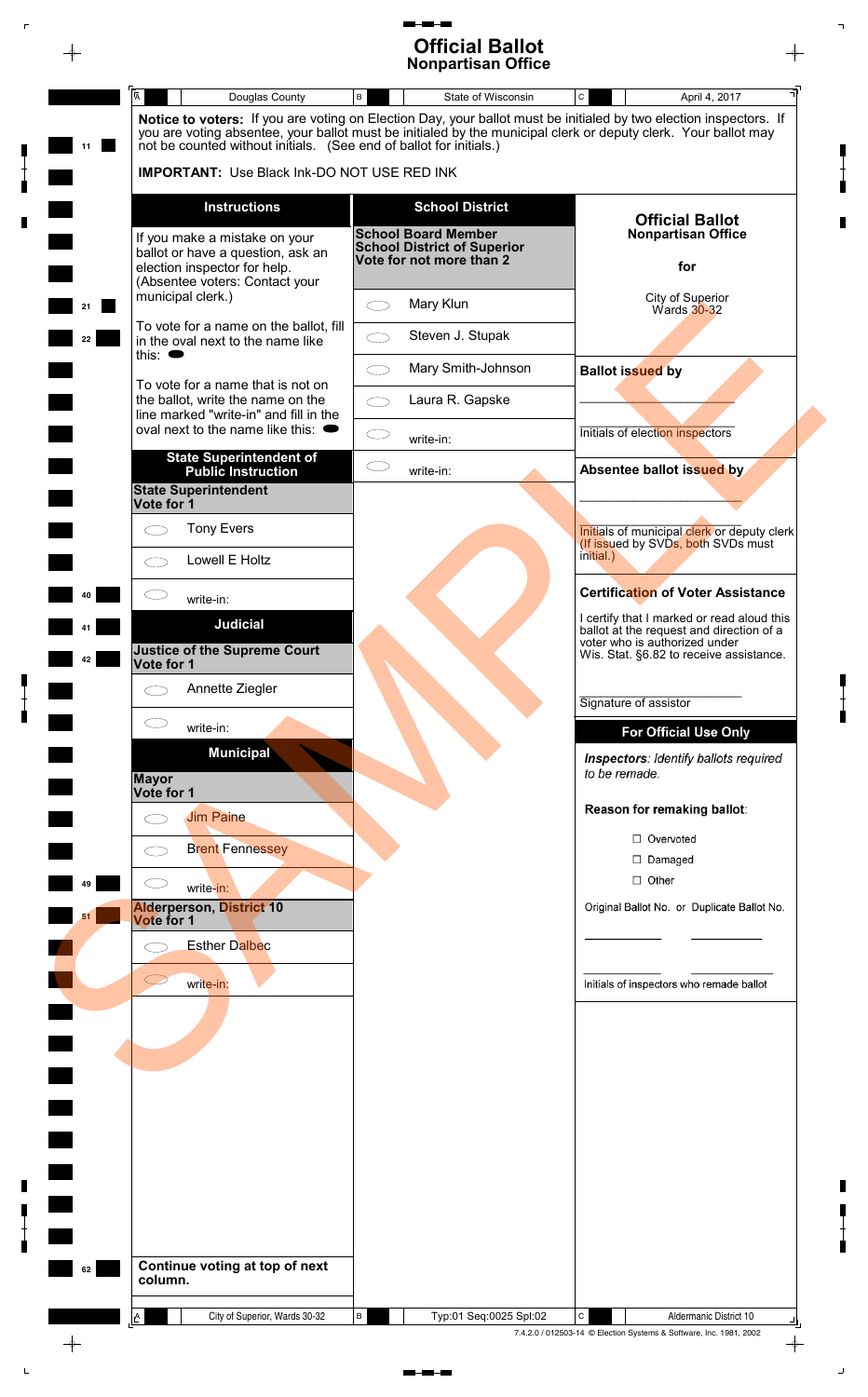## 5 - **13 Official Ballot Nonpartisan Office**

 $\overline{\mathbb{L}}$ 

 $\begin{bmatrix} 1 \\ 1 \\ 1 \end{bmatrix}$ 

 $\blacksquare$ 

 $\begin{array}{c} \blacksquare \\ \blacksquare \\ \blacksquare \end{array}$ 

 $\blacksquare$ 

 $\begin{bmatrix} 1 \\ 1 \\ 0 \end{bmatrix}$ 

 $\bar{\omega}$ 

 $\bar{\mathbb{F}}$ 

 $\begin{bmatrix} 1 \\ 1 \\ 1 \end{bmatrix}$ 

 $\blacksquare$ 

 $\begin{bmatrix} 1 \\ 1 \\ 0 \end{bmatrix}$ 

 $\mathbb{L}$ 

|    |                                                                                                                  | <b>Official Ballot</b><br><b>Nonpartisan Office</b>                                          |                                                                                                                                                                                                                                     |
|----|------------------------------------------------------------------------------------------------------------------|----------------------------------------------------------------------------------------------|-------------------------------------------------------------------------------------------------------------------------------------------------------------------------------------------------------------------------------------|
|    | $\overline{\mathsf{A}}$<br>Douglas County                                                                        | State of Wisconsin<br>B                                                                      | $\mathtt{C}$<br>April 4, 2017                                                                                                                                                                                                       |
| 11 | not be counted without initials. (See end of ballot for initials.)                                               |                                                                                              | Notice to voters: If you are voting on Election Day, your ballot must be initialed by two election inspectors. If<br>you are voting absentee, your ballot must be initialed by the municipal clerk or deputy clerk. Your ballot may |
|    | <b>IMPORTANT:</b> Use Black Ink-DO NOT USE RED INK                                                               |                                                                                              |                                                                                                                                                                                                                                     |
|    | <b>Instructions</b>                                                                                              | <b>School District</b>                                                                       | <b>Official Ballot</b>                                                                                                                                                                                                              |
|    | If you make a mistake on your<br>ballot or have a question, ask an<br>election inspector for help.               | <b>School Board Member</b><br><b>School District of Superior</b><br>Vote for not more than 2 | <b>Nonpartisan Office</b><br>for                                                                                                                                                                                                    |
| 21 | (Absentee voters: Contact your<br>municipal clerk.)                                                              | Mary Klun<br>$\bigcirc$                                                                      | City of Superior<br>Wards 23-26                                                                                                                                                                                                     |
|    | To vote for a name on the ballot, fill<br>in the oval next to the name like<br>this: $\bullet$                   | Steven J. Stupak<br>СD                                                                       |                                                                                                                                                                                                                                     |
|    |                                                                                                                  | Mary Smith-Johnson<br>⌒                                                                      | <b>Ballot issued by</b>                                                                                                                                                                                                             |
|    | To vote for a name that is not on<br>the ballot, write the name on the<br>line marked "write-in" and fill in the | Laura R. Gapske<br>СD                                                                        |                                                                                                                                                                                                                                     |
|    | oval next to the name like this: $\bullet$                                                                       | СD<br>write-in:                                                                              | Initials of election inspectors                                                                                                                                                                                                     |
|    | <b>State Superintendent of</b><br><b>Public Instruction</b>                                                      | CD<br>write-in:                                                                              | Absentee ballot issued by                                                                                                                                                                                                           |
|    | <b>State Superintendent</b><br>Vote for 1                                                                        |                                                                                              |                                                                                                                                                                                                                                     |
|    | <b>Tony Evers</b><br>$\subset$                                                                                   |                                                                                              | Initials of municipal clerk or deputy clerk<br>(If issued by SVDs, both SVDs must                                                                                                                                                   |
|    | Lowell E Holtz<br>CD                                                                                             |                                                                                              | initial.)                                                                                                                                                                                                                           |
|    | write-in:                                                                                                        |                                                                                              | <b>Certification of Voter Assistance</b><br>I certify that I marked or read aloud this                                                                                                                                              |
| 42 | <b>Judicial</b><br><b>Justice of the Supreme Court</b><br>Vote for 1                                             |                                                                                              | ballot at the request and direction of a<br>voter who is authorized under<br>Wis. Stat. §6.82 to receive assistance.                                                                                                                |
|    | Annette Ziegler<br>C. P                                                                                          |                                                                                              |                                                                                                                                                                                                                                     |
|    | $\bigcirc$<br>write-in:                                                                                          |                                                                                              | Signature of assistor<br><b>For Official Use Only</b>                                                                                                                                                                               |
|    | <b>Municipal</b><br><b>Mayor</b>                                                                                 |                                                                                              | Inspectors: Identify ballots required<br>to be remade.                                                                                                                                                                              |
|    | Vote for 1<br><b>Jim Paine</b>                                                                                   |                                                                                              | Reason for remaking ballot:                                                                                                                                                                                                         |
|    | r n                                                                                                              |                                                                                              | □ Overvoted                                                                                                                                                                                                                         |
|    | <b>Brent Fennessey</b>                                                                                           |                                                                                              | $\Box$ Damaged                                                                                                                                                                                                                      |
| 49 | write-in:<br><b>Alderperson, District 8</b>                                                                      |                                                                                              | $\Box$ Other<br>Original Ballot No. or Duplicate Ballot No.                                                                                                                                                                         |
|    | Vote for 1                                                                                                       |                                                                                              |                                                                                                                                                                                                                                     |
| 52 | <b>Mike Herrick</b>                                                                                              |                                                                                              |                                                                                                                                                                                                                                     |
|    | <b>Craig Sutherland</b>                                                                                          |                                                                                              | Initials of inspectors who remade ballot                                                                                                                                                                                            |
|    | $\subset$<br>write-in:                                                                                           |                                                                                              |                                                                                                                                                                                                                                     |
|    |                                                                                                                  |                                                                                              |                                                                                                                                                                                                                                     |
|    |                                                                                                                  |                                                                                              |                                                                                                                                                                                                                                     |
|    |                                                                                                                  |                                                                                              |                                                                                                                                                                                                                                     |
|    |                                                                                                                  |                                                                                              |                                                                                                                                                                                                                                     |
|    |                                                                                                                  |                                                                                              |                                                                                                                                                                                                                                     |
|    |                                                                                                                  |                                                                                              |                                                                                                                                                                                                                                     |
|    |                                                                                                                  |                                                                                              |                                                                                                                                                                                                                                     |
|    | Continue voting at top of next<br>column.                                                                        |                                                                                              |                                                                                                                                                                                                                                     |
|    | City of Superior, Wards 23-26<br>Ŀ                                                                               | Typ:01 Seq:0026 Spl:01<br>В                                                                  | $\mathbf{C}$<br>Aldermanic District 8                                                                                                                                                                                               |
|    |                                                                                                                  |                                                                                              | 7.4.2.0 / 012503-14 © Election Systems & Software, Inc. 1981, 2002                                                                                                                                                                  |

 $\begin{tabular}{ll} \multicolumn{2}{l}{{\color{blue}\textbf{m}+\textbf{m}-\textbf{m}}} \end{tabular}$